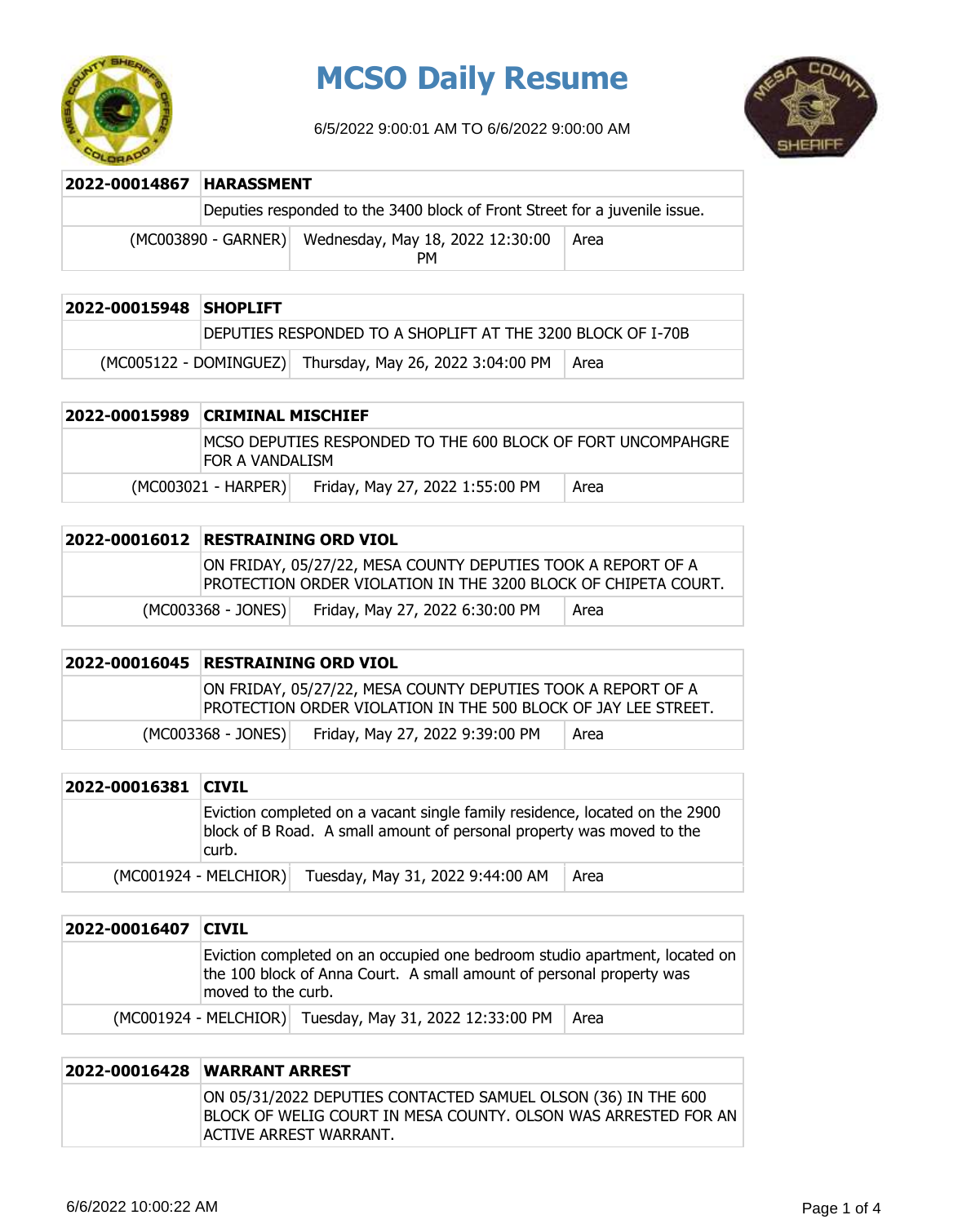|  | (MC003618 - RAY) Tuesday, May 31, 2022 1:00:00 PM   Area |  |
|--|----------------------------------------------------------|--|
|--|----------------------------------------------------------|--|

| 2022-00016544 THEFT |                     |                                                                 |  |
|---------------------|---------------------|-----------------------------------------------------------------|--|
|                     | REPORT WAS WRITTEN. | IDEPUTIES RESPONDED TO THE 600 BLOCK OF AGANA DR FOR A THEFT. A |  |
|                     |                     | (MC004591 - BAKER) Tuesday, May 24, 2022 12:00:00 AM   Area     |  |

### **2022-00016574 RUNAWAY / MISSING PERSON**

DEPUTIES TOOK A MISSING PERSON REPORT IN THE 500 BLOCK OF PLACER STREET.

(MC004981 - SHEA-SHELLEY) Wednesday, June 01, 2022 3:43:00 PM Area

#### **2022-00016577 TRAFFIC**

A VEHICLE ELUDED DEPUTIES IN THE 2800 BLOCK OF NORTH AVENUE.

 $(MCO03239 - DIXON)$  Wednesday, June 01, 2022 4:50:00 PM Area

| 2022-00016593 ASSAULT |                                                                       |
|-----------------------|-----------------------------------------------------------------------|
|                       | Deputies responded to the 500 block of Eastbrook for an assault call. |
|                       | (MC003890 - GARNER) Wednesday, June 01, 2022 7:47:00 PM Area          |

## **2022-00016607 THEFT FROM AUTO** ON 06/01/2022 DEPUTIES WERE DISPATCHED TO A THEFT FROM AUTO IN THE 500 BLOCK OF 32 1/2 ROAD.  $(MCO03997 - ZAMORA)$  Wednesday, June 01, 2022 9:51:00 PM Area

| 2022-00016656 FRAUD / FORGERY                                                             |
|-------------------------------------------------------------------------------------------|
| DEPUTIES RESPONDED TO THE 2100 BLOCK OF MONARCH PT FOR A FRAUD.<br>IA REPORT WAS WRITTEN. |
| (MC004591 - BAKER) Saturday, April 30, 2022 12:00:00 AM   Area                            |

## **2022-00016659 WARRANT ARREST** Malorie Rosette, 32, was contacted in Division 9 at the Justice Center. Malorie was found to have a warrant for her arrest and was ran through dispatch NCIC/CCIC and the warrant was confirmed. Malorie was placed into custody and transported to the Mesa County Jail without incident. (MC002682 - CALLAWAY) Thursday, June 02, 2022 10:25:00 AM | Area

## **2022-00016669 WARRANT ARREST**

| AN ADULT FEMALE, FREEDOM HARTLEY, 42, WAS CONTACTED IN THE<br>PROBATION DEPARTMENT WITH A NO BOND WARRANT FOR HER ARREST<br>ON CASE 21CR1561. THE FEMALE WAS TAKEN INTO CUSTODY AND<br>$\mid$ TRANSFERRED TO THE MESA COUNTY JAIL WITHOUT INCIDENT. |
|-----------------------------------------------------------------------------------------------------------------------------------------------------------------------------------------------------------------------------------------------------|
| (MC001771 - KEAN) Thursday, June 02, 2022 11:21:00 AM   Area                                                                                                                                                                                        |

## **2022-00016699 WARRANT ARREST**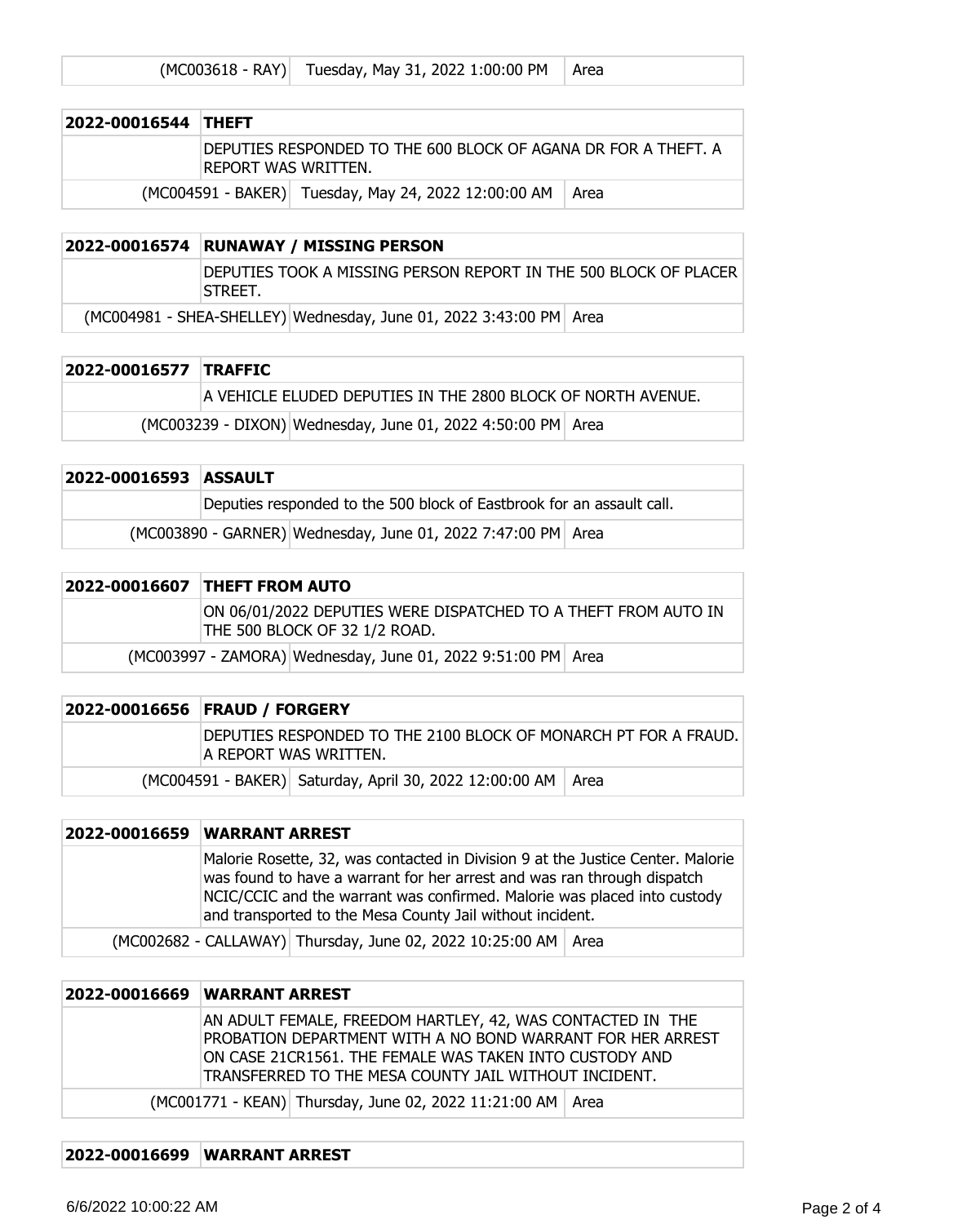| Holly Whittaker Smith, 43, was contacted in Courtroom #8 at the Mesa<br>County Justice Center and arrsted on a warrant. |                                                                 |  |
|-------------------------------------------------------------------------------------------------------------------------|-----------------------------------------------------------------|--|
|                                                                                                                         | (MC000436 - BALLEWEG) Thursday, June 02, 2022 2:31:00 PM   Area |  |

| 2022-00016707 CRIMINAL MISCHIEF                                                               |  |  |
|-----------------------------------------------------------------------------------------------|--|--|
| DEPUTIES RESPONDED TO THE 500 BLOCK OF E VALLEY DR FOR A<br>IVANDALISM. A REPORT WAS WRITTEN. |  |  |
| (MC004591 - BAKER) Thursday, June 02, 2022 1:30:00 PM   Area                                  |  |  |

| 2022-00016709 CRIMINAL MISCHIEF |                                                                                            |  |
|---------------------------------|--------------------------------------------------------------------------------------------|--|
|                                 | DEPUTIES RESPONDED TO THE 500 BLOCK OF E VALLEY DR FOR<br>VANDALISM. A REPORT WAS WRITTEN. |  |
|                                 | (MC004591 - BAKER) Thursday, June 02, 2022 1:30:00 PM   Area                               |  |

| 2022-00016729 OTHER OFFENSE                                                |                                                                  |  |
|----------------------------------------------------------------------------|------------------------------------------------------------------|--|
| DEPUTIES RESPONDED TO A JUVENILE COMPLAINT AT THE 3100 BLOCK OF<br>IE ROAD |                                                                  |  |
|                                                                            | (MC005122 - DOMINGUEZ) Thursday, June 02, 2022 5:30:00 PM   Area |  |

| 2022-00016740 | <b>DEATH INVESTIGATION</b>                                                  |                                                                |  |
|---------------|-----------------------------------------------------------------------------|----------------------------------------------------------------|--|
|               | DEPUTIES RESPONDED TO A MEDICAL EMERGENCY IN THE 3000 BLOCK OF<br>5/8 ROAD. |                                                                |  |
|               |                                                                             | (MC005116 - PAGE) Thursday, June 02, 2022 6:46:00 PM<br>∣ Area |  |

|                             | 2022-00016791 WELFARE CHECK                                            |                                  |      |
|-----------------------------|------------------------------------------------------------------------|----------------------------------|------|
|                             | DEPUTIES CONDUCTED A WELFARE CHECK IN THE 3200 BLOCK OF E 1/2<br>ROAD. |                                  |      |
| $(MCOO4981 - SHEA-SHELLEY)$ |                                                                        | Friday, June 03, 2022 8:41:00 AM | Area |

| <b>2022-00016792 WARRANT ARREST</b> |                          |                                                                                                                                                         |      |
|-------------------------------------|--------------------------|---------------------------------------------------------------------------------------------------------------------------------------------------------|------|
|                                     | and transported to jail. | On 06/03/93 at approximately 0900 hours, Sean Dannibale(28) was contacted<br>in the 100 block of Spruce ST. Sean has an active warrant and was arrested |      |
|                                     | $(MCOO2836 - KEY)$       | Friday, June 03, 2022 8:53:00 AM                                                                                                                        | Area |

|                             | 2022-00016798 WARRANT ARREST |                                                                                         |      |
|-----------------------------|------------------------------|-----------------------------------------------------------------------------------------|------|
|                             |                              | TIARRA MCCULLOUGH (24 YOA) WAS ARRESTED ON WARRANTS IN THE<br>3200 BLOCK OF E 1/2 ROAD. |      |
| $(MCOO4981 - SHEA-SHELLEY)$ |                              | Friday, June 03, 2022 10:05:00 AM                                                       | Area |

| 2022-00016860 MENTAL HEALTH / ALCOHOL                    |                                  |      |
|----------------------------------------------------------|----------------------------------|------|
| DEPUTIES RESPONDED TO A CALL IN THE 500 BLOCK OF 32 ROAD |                                  |      |
| (MC005320 - MOSHER)                                      | Friday, June 03, 2022 4:25:00 PM | Area |